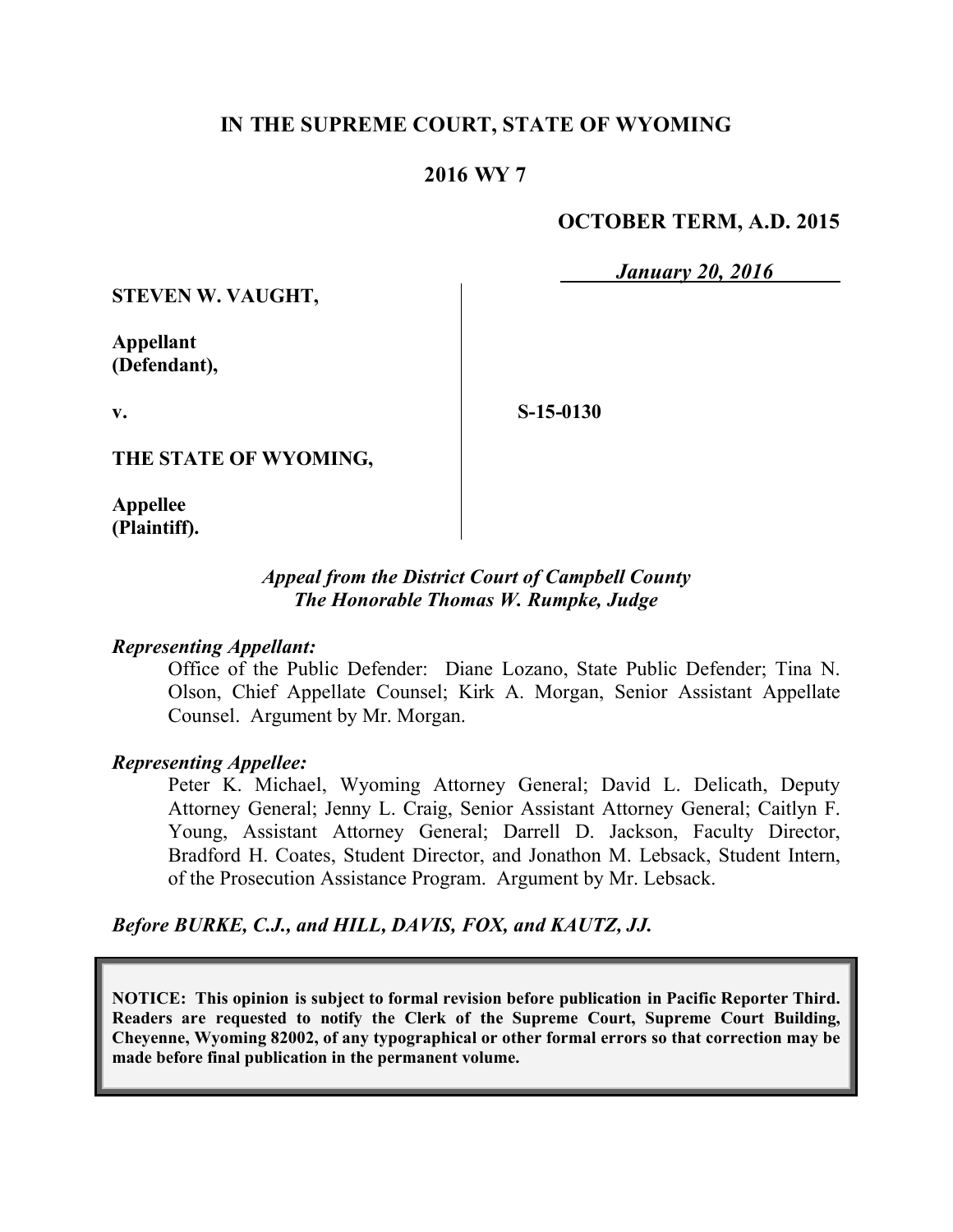**DAVIS**, Justice.

 $\overline{a}$ 

[¶1] Steven Vaught appeals convictions for two counts of first-degree sexual assault under Wyo. Stat. Ann. § 6-2-302(a)(ii) and one count of kidnapping under Wyo. Stat. Ann. § 6-2-201(a)(iii), (d).<sup>1</sup> We affirm.

#### **ISSUES**

[¶2] Vaught raises two issues relating to jury instructions, which we condense as follows:

> I. Did the district court commit plain error by failing to instruct the jury that confinement would not support a kidnapping conviction unless it was separate from and not merely an incident of the sexual assaults?<sup>2</sup>

> II. Did the district court's reply to a question from the jury that the jurors should reread the instructions already given amount to plain error?

### **FACTS**

[¶3] Vaught and his wife-to-be started dating in early April of 2013, began living together approximately a month later, and married on September 13, 2013. The events leading to Vaught's prosecution and conviction took place on January 15, 2014. Prior to that morning, he had never been violent with his spouse. However, earlier that month he became severely depressed, and despite taking the medication prescribed for his condition, he found himself frequently contemplating suicide.

[¶4] At approximately 4:00 a.m. on January 15, Vaught's wife arose because he had been crowding her out of bed, and then went to the kitchen. While she was leaning on a counter top and looking out the window in the dark, the kitchen lights came on, and Vaught, who is six feet four inches tall and weighs three hundred pounds, rushed up to her, forced duct tape over her mouth, knocked her legs out from under her, rolled her to the floor, and pressed his forearm on her neck until she had to struggle to breathe. With an angry look, he told her not to scream and that "you've made me do this. You've

 $1$  One sexual assault charge pertained to oral sex, the second to intercourse. In both instances, he allegedly overcame his wife by threat of death, serious bodily injury, extreme physical pain, or kidnapping. He allegedly committed the acts constituting a kidnapping by confining his victim with the intent to inflict bodily injury on her or terrorize her.

<sup>&</sup>lt;sup>2</sup> Both parties to this appeal refer to the proposition that would form the substance of the desired instruction as the "incidental rule." For the sake of convenience only, and without intending to lend credence to the alleged existence or scope of such a rule, we will likewise employ that term.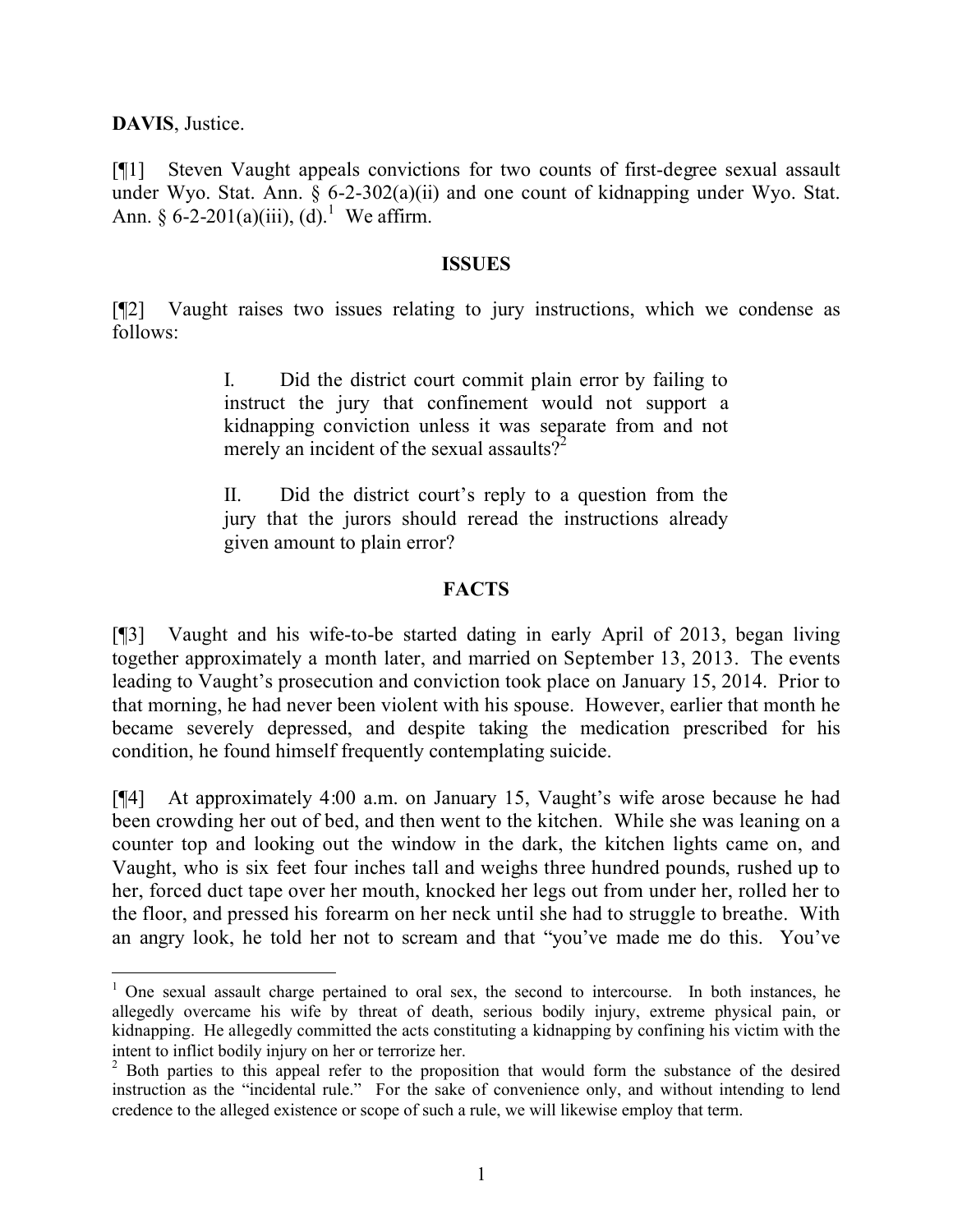forced me into this." He then informed her that he was going to tie her to the bed, kill her, and then kill himself.

[¶5] Vaught then pulled his wife from the floor, removed the duct tape, and ushered her to the bedroom, where at his instruction she removed her pajamas and got into bed. Vaught joined her and the two talked for nearly an hour. Believing that he intended to kill her, she apologized for offending and belittling him during an argument they had the evening before, and also told him that she was wrong and that he had every right to be mad. She promised that if he let her go, she would never tell anyone about what had taken place earlier in the kitchen.

[¶6] She tried to get him to change his lethal plan by telling him she loved him and would do anything to prove it. She ultimately performed oral sex and engaged in intercourse due to his threat to kill her. Afterward she asked him if he felt better about their relationship. Vaught said he did not believe her, evidently referring to her statements that she loved him and would not report the incident. He then lifted the pillows on the bed to show the boot laces he had secured to both sides of the bed for the purpose of lashing her to it.

[¶7] A few moments later, she asked him to "let [her] make [him] one last meal." When he assented, she went to the kitchen, turned on the stove, and cracked three eggs into a skillet. She then asked if he wanted toast, which Vaught declined. With the eggs frying and out of sight of the bedroom where Vaught remained, she secured a small blanket and some slip-on shoes from near a couch. Thus attired, she slipped out the front door and sought help from her neighbors, who provided her sanctuary and called the Gillette Police Department.

[¶8] Vaught heard the front door close and assumed the police would soon be looking for him. Consequently, he dressed and locked and barricaded the front door with a chair wedged under the knob before leaving the second-floor apartment through a bedroom window and driving away. He was arrested later that day.

[¶9] Vaught claims that the acts alleged to constitute a kidnapping were merely incidental to the sexual assaults described above, and could not constitute a separate crime. However, this claimed "incidental rule" played no part in his trial. No one ever alluded to it, Vaught offered no instruction that even remotely reflected the rule of which he now claims the jury should have been informed, and such a rule was never mentioned in a motion for judgment of acquittal or for a new trial.

[¶10] His second issue relates to a question posed by the jury during its deliberations. The jury indicated, "We need clarification on count 3 and lesser charges; the courts' [sic] interpretation/definitions of #s 15, 22, 23." Count 3 was the kidnapping charge, and Instruction Nos. 15, 22, and 23 were the elements instructions for, respectively,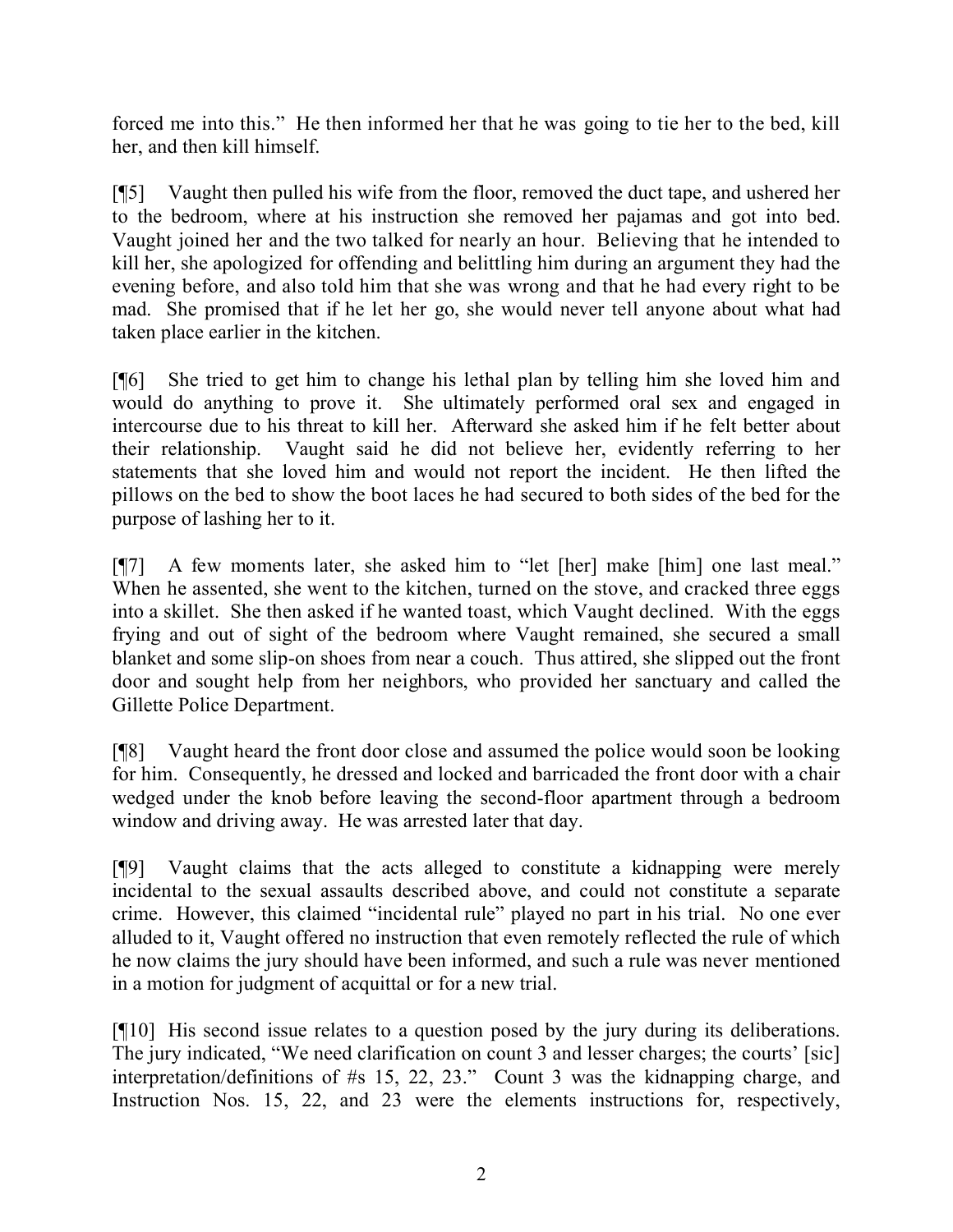kidnapping and the lesser-included offenses of false imprisonment and felonious restraint. $3$ 

[¶11] The district court asked the prosecutor and defense counsel how it should respond to the question. The prosecutor noted "they've been instructed and I think that they need to read the packet and be encouraged to read the package." Defense counsel then said, "I agree, Your Honor. Read the instructions and then instructions have been provided and whatever standard language the court uses for this kind of inquiry." The judge confirmed that counsel wanted him to instruct "the jury to review again all of the instructions that were previously provided to the jury by the court," which he then did. No one challenged the instruction as being contrary to what the court was asked to do after it was given.

[¶12] Vaught was convicted on all three charged counts. The district court sentenced him to twenty to forty years imprisonment on each of the sexual assault convictions, and to fifty-five to sixty-two years for the kidnapping conviction, with all sentences to run concurrently. Vaught timely perfected his appeal.

## **DISCUSSION**

## **The "Incidental Rule"**

[¶13] Vaught contends that the district court erred in failing to instruct the jury on what he calls the "incidental rule." He concedes that because he never offered such an instruction or otherwise brought the alleged rule to the court's attention, he can obtain a reversal of his conviction only if he can show that the court's failure to give that instruction amounted to plain error.

[¶14] To prevail, he must establish by reference to the record that a clear and obvious violation of a clear and unequivocal rule of law adversely affected a substantial right to such a degree that he was materially prejudiced. To show material prejudice, Vaught must demonstrate a reasonable possibility that the jury verdict would have been more favorable in the absence of the error. *Kovach v. State*, 2013 WY 46, ¶ 79, 299 P.3d 97, 122 (Wyo. 2013). To establish that failure to give the instruction violated a clear rule of law, he must provide authority showing that, at the time of his trial, Wyoming law had a clear-cut requirement that juries be given the instruction he now champions.<sup>4</sup> Causey v. *State*, 2009 WY 111, ¶¶ 20-21, 215 P.3d 287, 293-94 (Wyo. 2009).

 $\overline{a}$ <sup>3</sup> Those offenses were listed in their more usual and sensible order—descending from the most to the least serious—in the verdict form.

<sup>4</sup> Vaught framed his first issue on appeal in terms of a failure to give what is claimed to be a required instruction on the "incidental rule," but the arguments of both parties appear to be directed more to the question of whether the substantive "incidental rule" has been clearly and unambiguously adopted in Wyoming. Although the two questions are without a doubt related, adoption of the substantive rule would not necessarily require the jury to receive an instruction on it, as if it were an element of the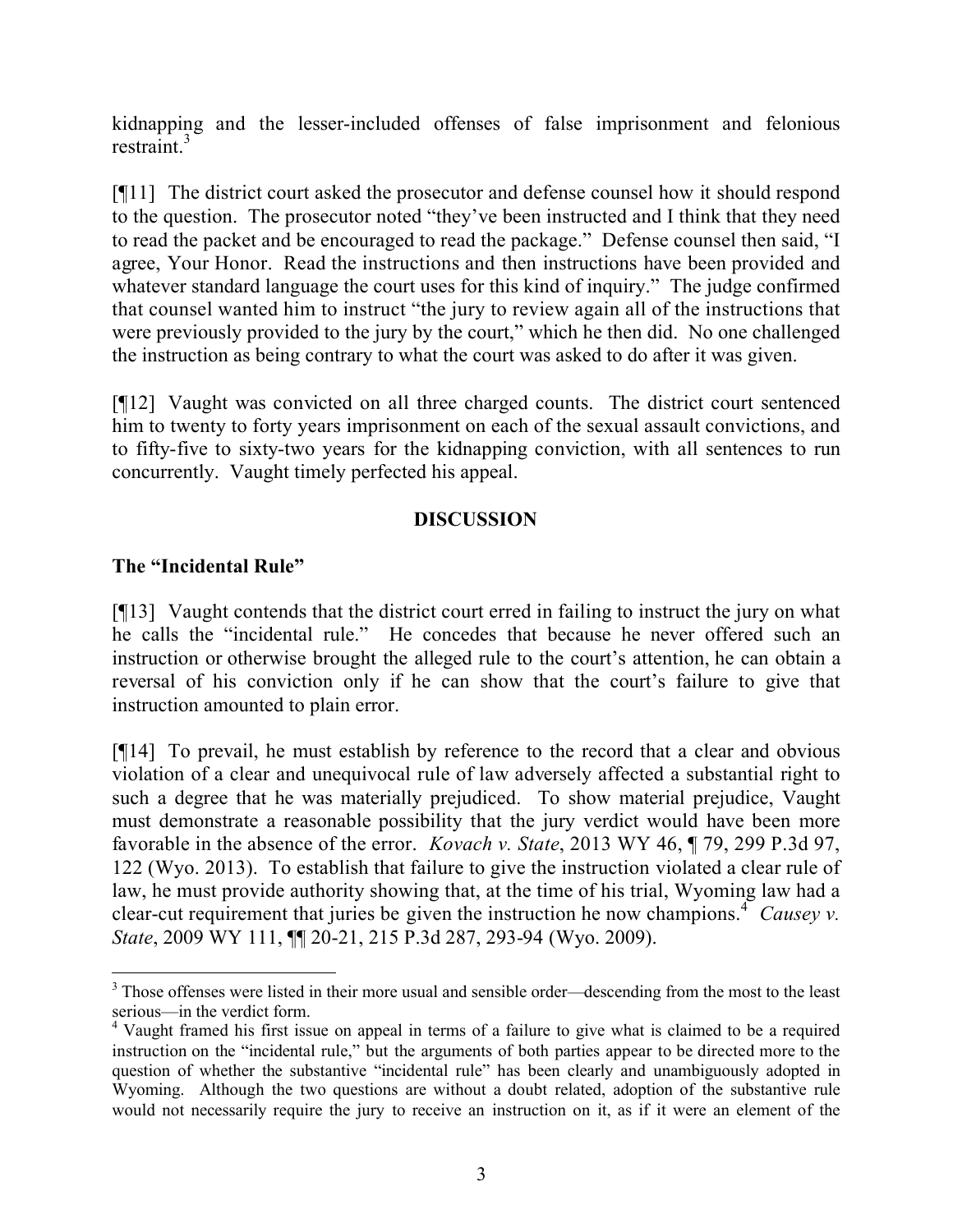[¶15] Kidnapping is an offense which has evolved considerably over time, and in order to understand Wyoming's present kidnapping statute, it is helpful to briefly digress and review its history. At common law the crime was a misdemeanor, the elements of which were unlawfully confining and transporting another out of the country. Over time the scope of the crime was gradually broadened far beyond its common-law roots. One reason was likely a lack of development of the law of attempt and the desire to use the offense to punish conduct that was preparatory to the commission of robbery, rape, or some other crime. *Model Penal Code* § 212.1 cmt. 1 (Am. Law Inst. 1980).

[¶16] In approximately the first third of the last century, there was an increase in the number of kidnappings associated with the growing use of automobiles. There were also several high-profile abductions for ransom. These events motivated lawmakers to increase the severity of the punishment for kidnapping, often drastically. *Id.*

[¶17] The wide variety of legislative responses to those concerns and the equally wide variety of judicial efforts to reconcile and apply that legislation resulted in a lack of consistency between jurisdictions. Compounding that diversity was the fact that the grading of some kidnapping-like offenses into the lesser crimes of felonious restraint and false imprisonment was not uniform. Commentators observed that identical conduct often would subject defendants to wildly disparate punishments in different jurisdictions. Moreover, instances of asportation or confinement of a victim during the commission of another crime could result in punishment much more grave than that for the other crime, even though the movement or detention involved was relatively trivial or had no criminological significance apart from its role in the commission of the other crime. *Id.*; *see also* cmt. 2.

[¶18] Legislative and judicial efforts to eliminate the most egregious of those anomalies have been based on a relatively vague notion that if a kidnapping statute is to apply to confinement or movement of a victim that is in any way associated with the commission of another crime, the confinement or movement must in some sense be so substantial that it cannot be deemed a mere incident of the other crime. 2 Charles E. Torcia, *Wharton's Criminal Law*  $\&$  207 (15<sup>th</sup> ed. database updated September 2015); Frank J. Wozniak, Annotation, *Seizure or detention for purpose of committing rape, robbery, or other offense as constituting separate crime of kidnapping*, 39 A.L.R.5<sup>th</sup> 283 § 2[a] (1996).

[¶19] However, that notion has by no means led to a cure for the problems described above. Several jurisdictions that purport to follow it nevertheless recognize exceptions when the underlying crime is an escape, murder, or extortion, or when the victim is taken as a hostage or for purposes of inflicting great bodily harm or terror. Wozniak, *supra*, §

offense of kidnapping. This might be a question of law for the court on an appropriate challenge to the sufficiency of the evidence.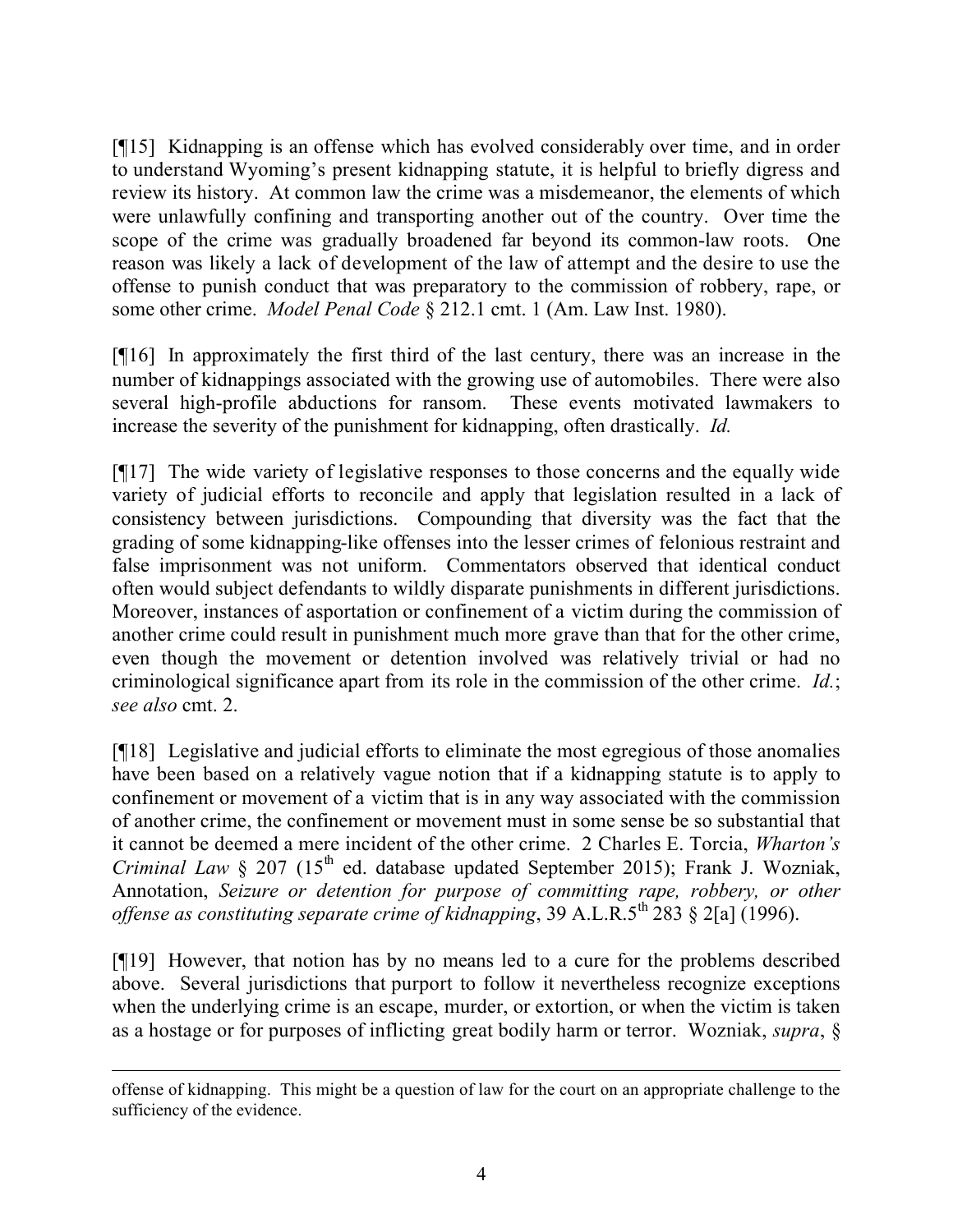2[a] n.4. Furthermore, courts in the jurisdictions purporting to follow that approach frequently reach disparate and even contradictory results in factually similar cases. For the most part, those differences can be attributed to widely varying views as to the breadth and meaning of the terms "substantial" and "significant" on the one hand, and the terms "incidental" and "inherent" on the other. 2 Torcia, *supra*, § 207; *see also* 3 Wayne R. Lafave, *Substantive Criminal Law* § 18.1(b), (c) (2d ed. database updated October 2015).

[¶20] Often courts define the substantiality or significance of confinement or movement by the extent to which it increases the risk of harm to the victim over and above that which is necessarily present in the underlying crime. Other definitions look to whether the confinement or movement is somehow different in kind from the sort that is inherent in the nature of the other crime, whether it makes that crime substantially easier to commit, or whether it substantially lessens the risk of detection. Most commonly, substantiality is viewed as a function of the duration of confinement or the distance the victim is moved. Thus a prolonged confinement, even within the same premises that were the site of the underlying crime, or movement from one premises to another will generally not be viewed as incidental to the underlying crime. Wozniak, *supra*, § 2[a]. None of those tests, however, account for decisions that hold it merely incidental to a sexual assault to grab and drag a victim into a nearby alley to complete the assault, or that hold it merely incidental to a robbery to lock a homeowner in a closet while searching for valuables to steal. *See* 2 Torcia, *supra*, § 207.

[¶21] These anomalies provided motivation and guidance to the drafters of the Model Penal Code's section on kidnapping, as we briefly observed in *Keene v. State*, 812 P.2d 147, 150-51 (Wyo. 1991). The solution<sup>5</sup> they proposed has been aptly summarized as follows:

> The Model Code response to these concerns is to retain kidnapping as an aggravated felony but to restrict its scope to cases of substantial removal or confinement for certain specified purposes. The rationale is twofold: first, to punish conduct that effects substantial isolation of the victim from the protection of the law; but, second, to confine the offense to instances where the degree of removal or the duration of confinement coupled with the purpose of the kidnapper render the conduct especially terrifying and dangerous. Less

<sup>&</sup>lt;sup>5</sup>In our view, there is a significant distinction between a principle that guides the creation of a law, and a rule of law by which such principles are implemented. In *Keene*, we recognized a concern which motivated the drafters of the Model Penal Code. Here we speak to the resolution to that concern; that is, to the rule embodied in the text of the Model Penal Code proposed statute and the statute actually adopted in Wyoming.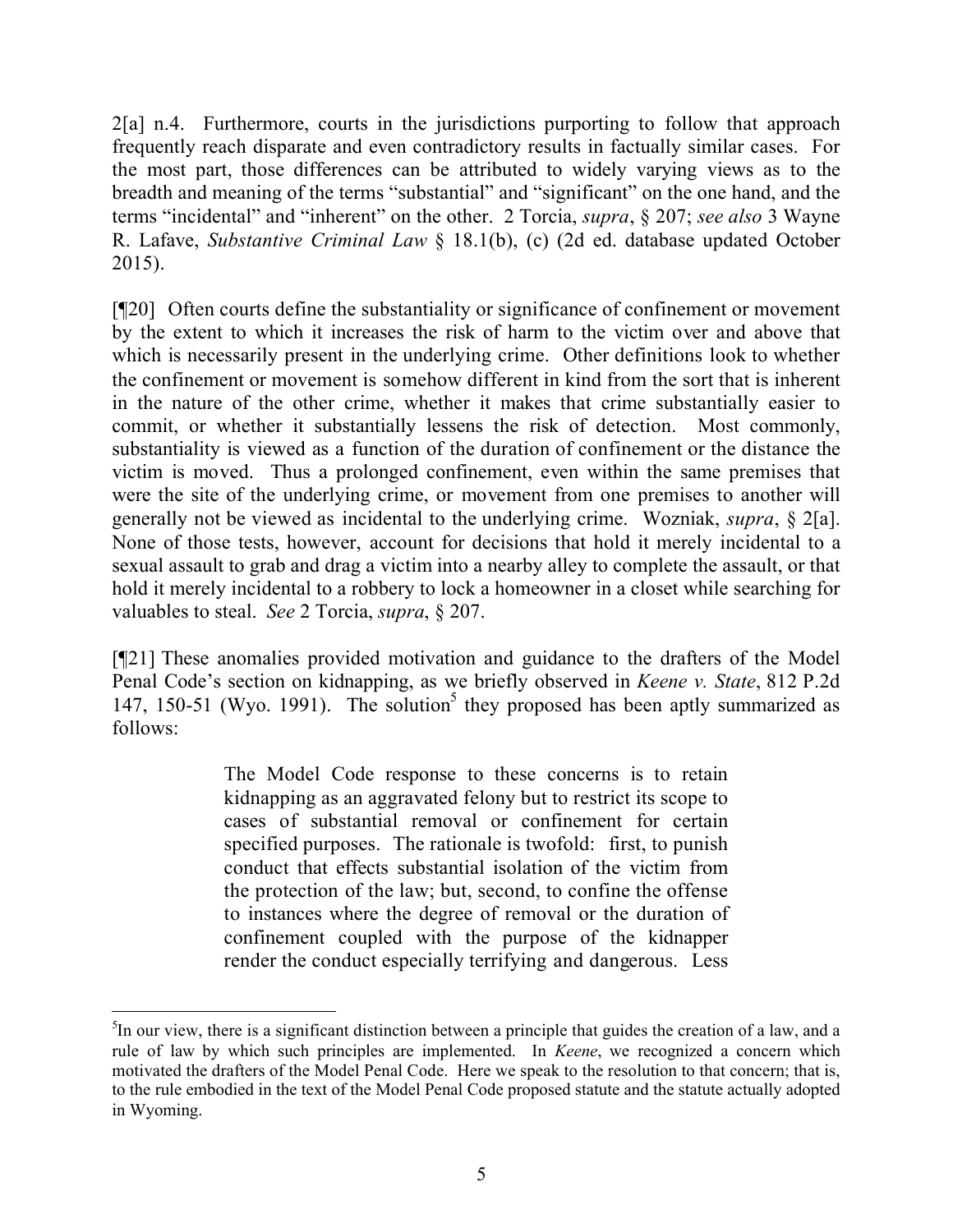serious forms of unlawful restraint are punished as felonious restraint or false imprisonment[.]

*Model Penal Code, supra,* § 212.1 cmt. 3. Stated another way, under the Model Penal Code's formula, unlawful movement or confinement that occurs in comparatively close temporal proximity to another crime is not merely "incidental" to that crime if done with statutorily specified purposes or intent, and the distance of the move or the time of the confinement is deemed to be (presumably by appellate courts on a case-by-case basis) "substantial" as a matter of law.

[¶22] However, many jurisdictions, including Wyoming, did not adopt the Model Penal Code's recommended language in its entirety. Section 212.1 of the Model Penal Code reads as follows:

> A person is guilty of kidnapping **if he unlawfully removes another from his place of residence or business, or a substantial distance from the vicinity where he is found, or if he unlawfully confines another for a substantial period in a place of isolation**, with any of the following purposes:

> (a) to hold for ransom or reward, or as a shield or hostage; or

> (b) to facilitate commission of any felony or flight thereafter; or

> (c) to inflict bodily injury on or to terrorize the victim or another; or

> (d) to interfere with the performance of any governmental or political function.

> Kidnapping is a felony of the first degree unless the actor voluntarily releases the victim alive and in a safe place prior to trial, in which case it is a felony of the second degree. A removal or confinement is unlawful within the meaning of this Section if it is accomplished by force, threat or deception, or, the case of a person who is under the age of 14 or incompetent, if it is accomplished without the consent of a parent, guardian or other person responsible for general supervision of his welfare.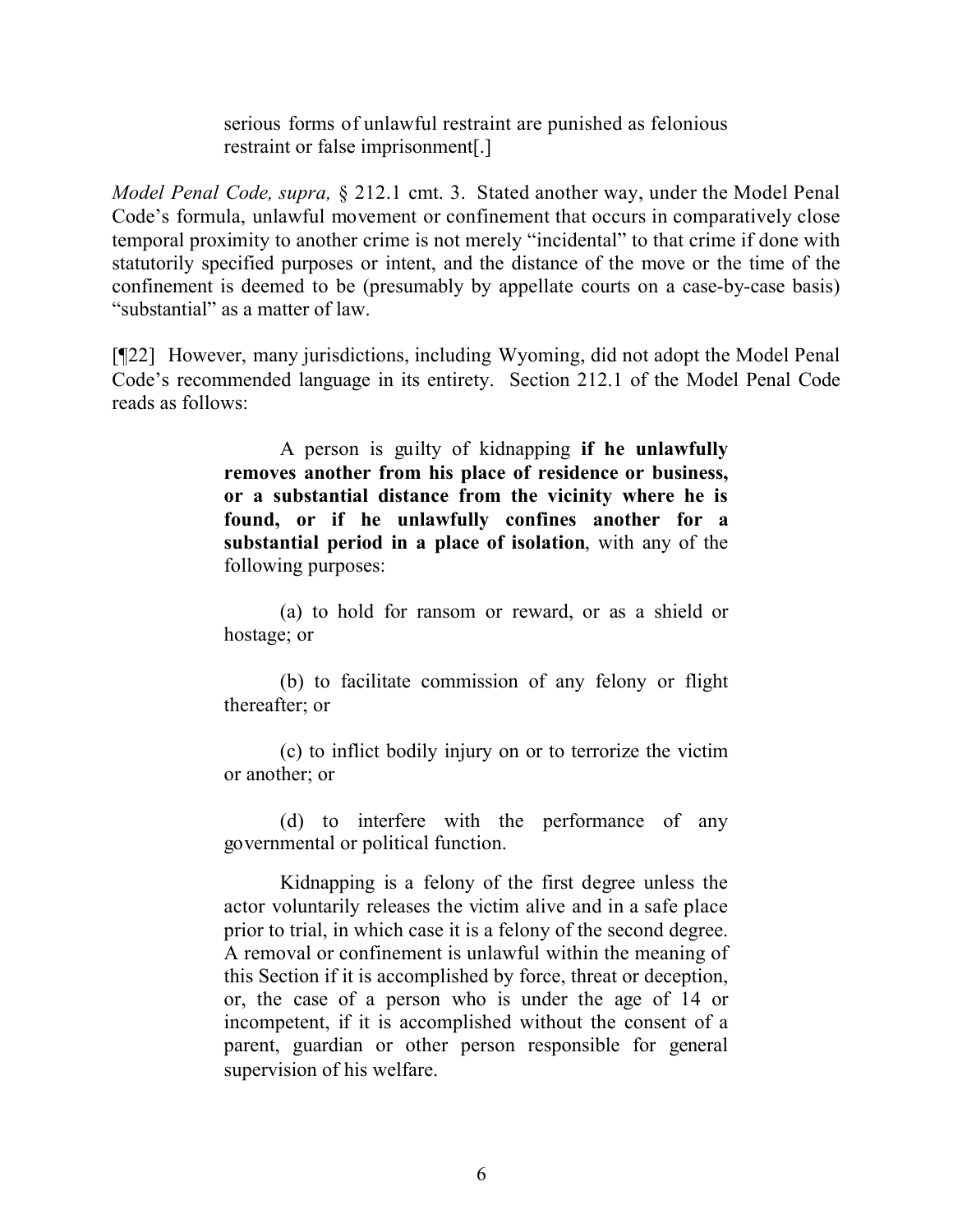(Emphasis added.)

[¶23] On the other hand, Wyo. Stat. Ann. § 6-2-201 (LexisNexis 2015) provides:

(a) A person is guilty of kidnapping if he unlawfully removes another from his place of residence or business or from the vicinity where he was at the time of the removal, or if he unlawfully confines another person, with the intent to:

(i) Hold for ransom or reward, or as a shield or hostage;

(ii) Facilitate the commission of a felony; or

(iii) Inflict bodily injury on or to terrorize the victim or another.

(b) A removal or confinement is unlawful if it is accomplished:

(i) By force, threat or deception; or

(ii) Without the consent of a parent, guardian or other person responsible for the general supervision of an individual who is under the age of fourteen (14) or who is adjudicated incompetent.

(c) If the defendant voluntarily releases the victim substantially unharmed and in a safe place prior to trial, kidnapping is a felony punishable by imprisonment for not more than twenty (20) years.

(d) If the defendant does not voluntarily release the victim substantially unharmed and in a safe place prior to trial, kidnapping is a felony punishable by imprisonment for not less than twenty (20) years or for life except as provided in W.S. 6-2-101.

[¶24] As the quoted language indicates, the Model Penal Code provides that unlawful movements or confinements constitute a separate crime of kidnapping not merely "incidental" to some other approximately contemporaneous crime if done with statutorily specified purposes or intent, and if the distance of the move or the time of the confinement is substantial. A victim must be taken a substantial distance from any place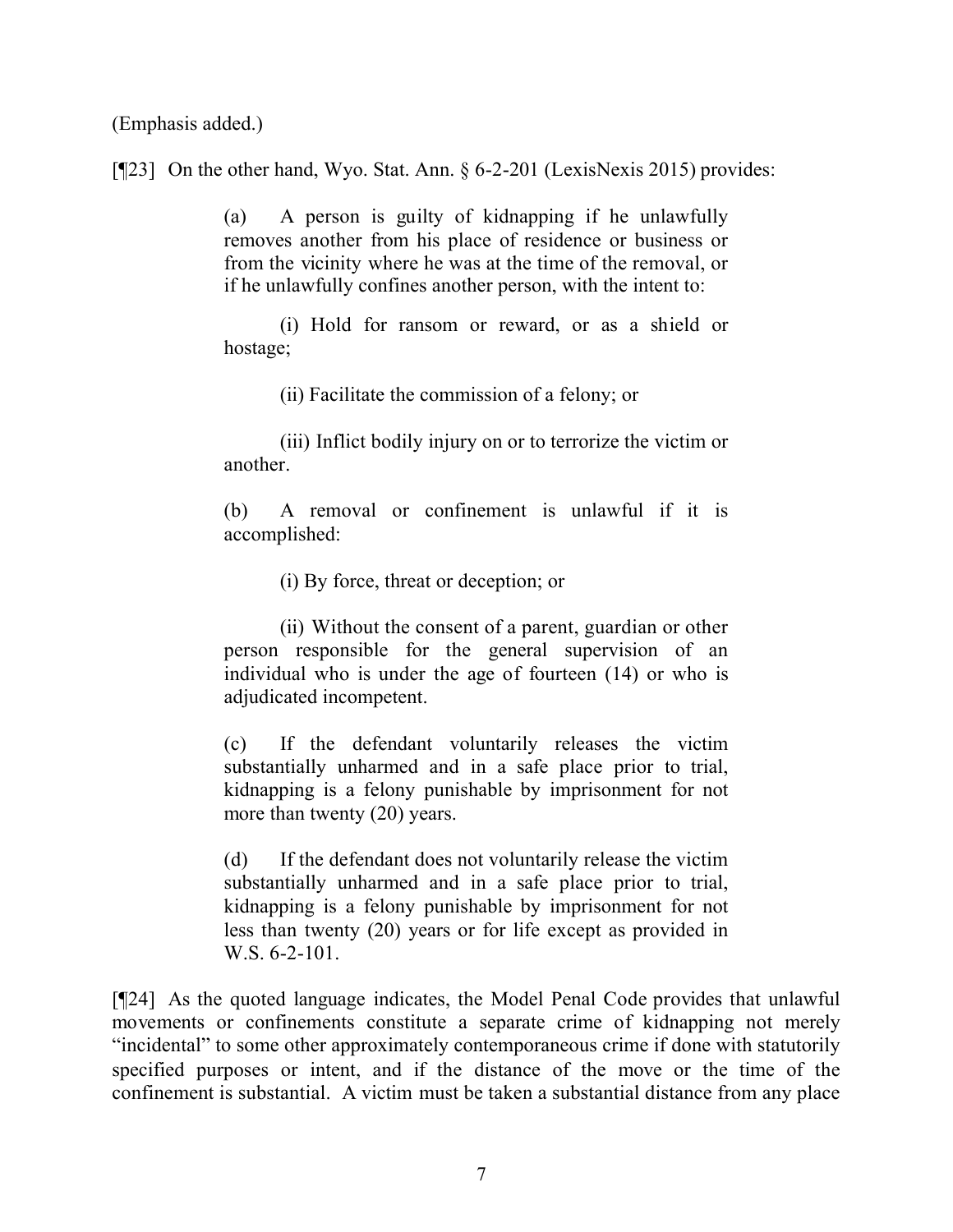other than his home or business. The Wyoming legislature removed the "substantial distance" requirement when it adopted our kidnapping statute.

[¶25] Similarly, unlawful confinement constitutes the separate crime of kidnapping under the Model Penal Code only if the confinement lasts for a substantial period of time and is in a place of isolation. The Wyoming legislature chose not to so limit the confinement that constitutes a crime independent of another roughly contemporaneous offense.

[¶26] Thus, to the extent the kidnapping provisions of the Model Penal Code may embody an "incidental rule" as broad, vague, and general as that advanced by Vaught, key aspects of that rule did not survive in the statute adopted in Wyoming. This Court is not at liberty to ignore or alter that legislative decision. *See State v. Walch*, 213 P.3d 1201, 1206-12 (Or. 2009) (en banc) (where legislature declines to include the Model Penal Code's "substantial distance" requirement in its kidnapping statute, and instead limits the reach of that statute only by reference to the intent which must accompany an unlawful asportation, court will not read the Model Penal Code requirement into the statute); *State v. Morris*, 160 N.W.2d 715, 717-18 (Minn. 1968) (same approach in confinement cases); *see also Burton v. State*, 426 A.2d 829, 834-35 (Del. 1981) (if the statute is unambiguous, courts cannot and should not limit when a kidnapping conviction is permissible by adding what is in effect a new element in the guise of construction). Consequently, we are unable to find the incidental rule Appellant argues for somewhere in the interstices of Wyo. Stat. Ann. § 6-2-201.

[¶27] Vaught asks us to find that we judicially adopted such a rule in *Keene v. State, supra.* In that case, a gunman robbed a pharmacy in Cheyenne. During the robbery, he ordered two employees working in another area of the business behind the pharmacy counter before loading up drugs and cash and leaving. He was convicted of two counts of kidnapping for that act. Keene argued that the kidnapping convictions could not stand because he did not remove the two employees from the business or the vicinity. We agreed.

[¶28] We engaged in a grammatical analysis of the text of the kidnapping statute and determined that the phrase "or from the vicinity where he was" referred to a catch-all third alternative site, in addition to a victim's residence or business, from which one could be kidnapped. Thus, the phrase did not refer to moving a victim from one place to another within a residence or business, as the State argued. We observed that this result was consistent with the principles which guided the drafting of the Model Penal Code's kidnapping provision. *Keene*, 812 P.2d at 150-51. Given its focus on the specific language of the statute, that observation cannot be said to declare an "incidental rule" in Wyoming.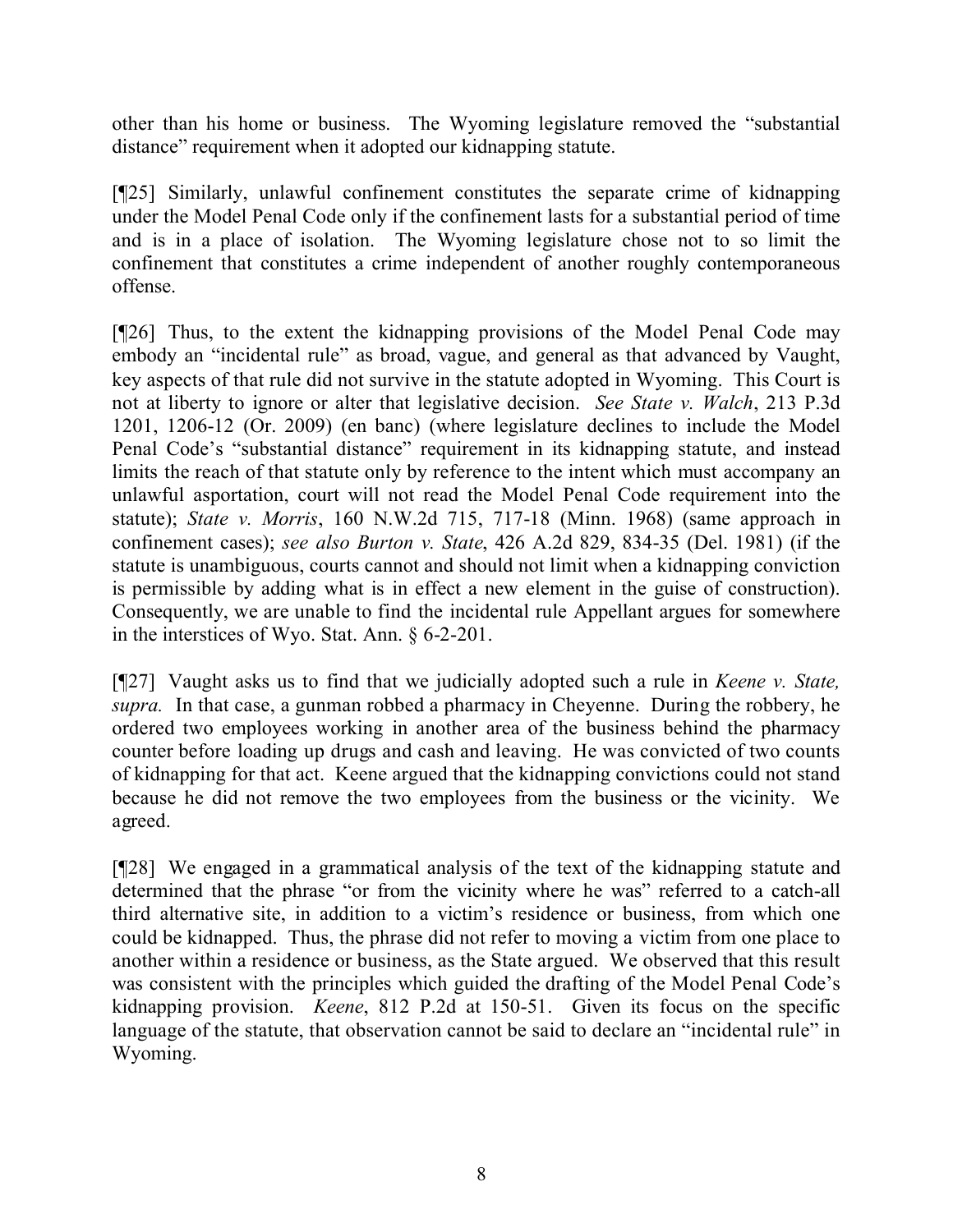[¶29] Two years later, in *Doud v. State*, 845 P.2d 402 (Wyo. 1993), we rejected the appellant's invitation to read into  $\S$  6-2-201 the Model Penal Code requirement that a confinement had to last for a substantial period of time in order to constitute a kidnapping. We concluded that regardless of what this Court may think of the Model Code's intent and method of distinguishing between kidnapping and restraints that are less significant or strictly necessary to the commission of another crime,<sup>6</sup> it had to honor the legislature's decision not to adopt that requirement. *Id.* at 405-06.<sup>7</sup>

[¶30] Vaught has not carried his burden of showing that authority existing at the time of his trial clearly established an "incidental rule" beyond the elements of the kidnapping statute. Nor has he shown us any authority requiring juries to be instructed on the claimed rule. $8$ 

[¶31] This is not to suggest that any amount of restraint could constitute kidnapping or one of its lesser included offenses. <sup> $\frac{3}{2}$ </sup> The state of the law at the time of Vaught's trial required the jury to determine whether specific acts constituted the crime of kidnapping or one of its lesser included offenses. On a proper challenge, the trial court or this Court would have had to determine whether the facts were sufficient to submit to a jury or to

<sup>6</sup> Restraints that are necessary to, part and parcel of, inherent in, or merely incidental to another crime would include, for instance, restraining a victim to commit a sexual assault.

<sup>7</sup> *Doud* unfortunately gives the impression that we took a different course in *Darrow v. State*, 824 P.2d 1269 (Wyo. 1992), and read into our kidnapping statute the Model Penal Code requirement that confinement be in a place of isolation. We did not go so far in *Darrow*. In holding that confinement of a victim in her home could constitute a kidnapping, we observed that such was justified because the confinement blocked the victim's access to the protections of society in the form of discovery or rescue. We did refer to that obstruction as isolating the victim from those protections, but we did not say that such confinement must occur in an isolated location. *Id.* at 1270-71.

<sup>&</sup>lt;sup>8</sup> Vaught made no effort to describe such a rule in anything other than the most general of terms, or to suggest how an instruction on such a rule might or might not be deemed relevant to a particular set of facts and defenses presented at trial. Here, for instance, evidence suggests that the acts of confinement in the kitchen and bedroom were in no way subsidiary to the sexual assault. The evidence viewed in the light most favorable to the State demonstrated that his plan was to keep his wife quiet, tie her to the bed, kill her, and then kill himself. The sexual acts appear to have resulted from desperate efforts to divert him from that purpose. Although submission was achieved by fear generated by his plan or threat, and therefore satisfied the elements of first degree sexual assault, the sexual acts were subsidiary to that plan. In other words, it appears that the sexual assaults were incidental to the kidnapping, not the reverse.

<sup>&</sup>lt;sup>9</sup> For instance, the Massachusetts Supreme Judicial Court draws a distinction between the "incidental" rule" promoted by Vaught and a more narrow rule that disallows kidnapping convictions based solely on the sort of restraint that is strictly necessary to the commission of a sexual assault or robbery. It rejected the former. *Commonwealth v. Rivera*, 490 N.E.2d 1160, 1165-66 (Mass. 1986), *abrogated on other grounds by* 555 N.E.2d 208 (Mass. 1990). Otherwise, that court permits a defendant to be convicted of both kidnapping and another offense arising out of a single course of conduct, so long as each contains an element that the other does not. *Commonwealth v. McCoy*, 926 N.E.2d 1143, 1159 (Mass. 2010). In this latter regard, *also see State v. Simpson*, 347 N.W.2d 920, 924-25 (Wis. Ct. App. 1984).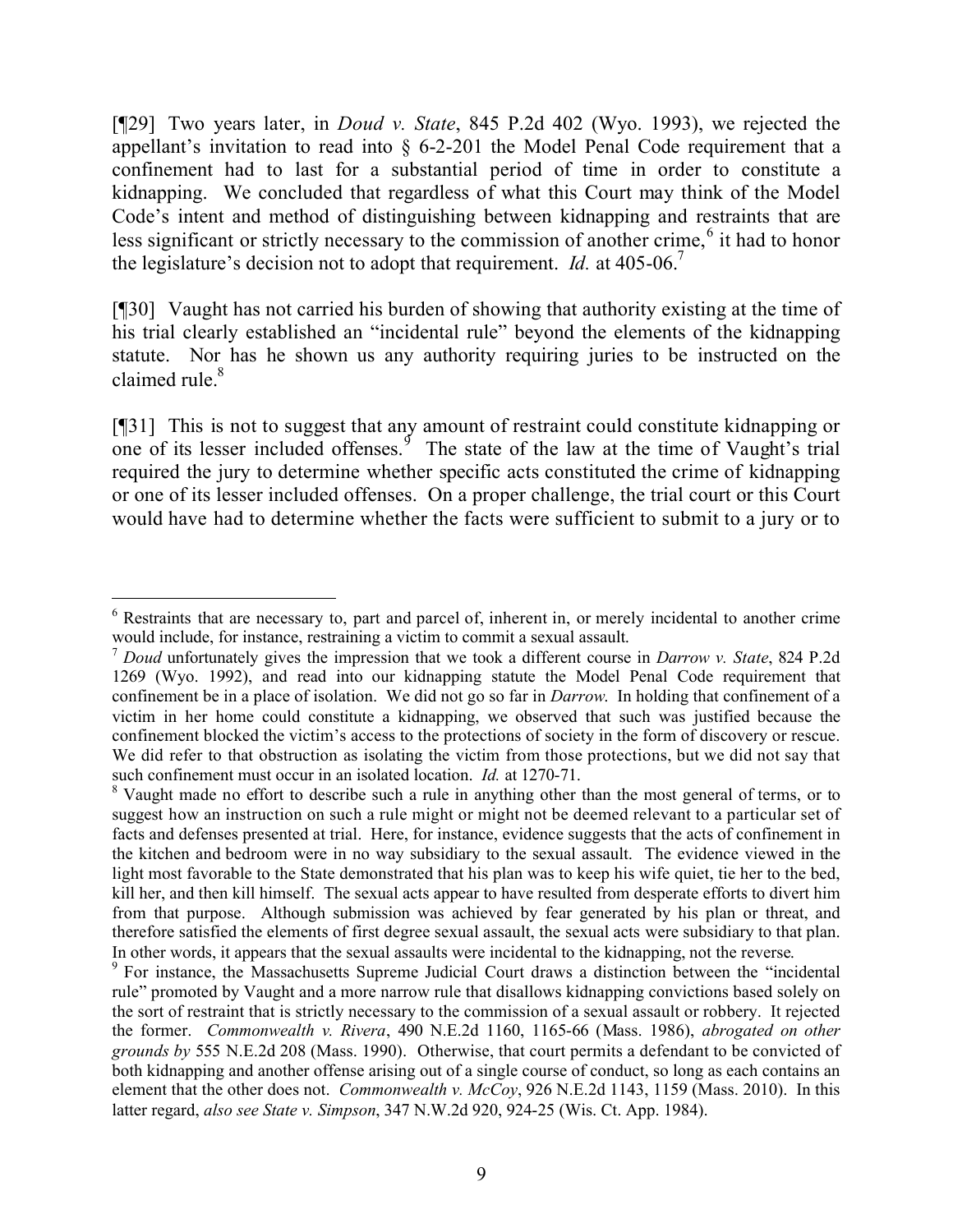sustain a conviction, as was done in *Keene*. 10 Although the law in this area may in the future undergo considerable development, there was no transgression of a clear rule of law in this case.

# **The Jury Question**

 $\overline{a}$ 

[¶32] As already explained, the jury indicated during deliberation that it wanted the district court to clarify or interpret the three elements instructions relating to the kidnapping charge and the lesser-included crimes of false imprisonment and felonious restraint. As already explained, when the court asked counsel how it should respond to the jury's note, the prosecutor noted "they've been instructed and I think that they need to read the packet and be encouraged to read the package." Defense counsel then replied, "I agree, Your Honor. Read the instructions and then instructions have been provided and whatever standard language the court uses for this kind of inquiry." Consequently, the court instructed the jury "to review again all of the instructions that were previously provided to the jury by the court."

[¶33] Vaught now claims the district court's response to the note amounts to plain error. The State asserts that we should not review that response because Vaught invited any error upon which he now relies upon.

[¶34] The plain error rule is applicable only to acts of omission, deliberate or not, when a party fails to timely assert a right or pose an objection. Such an omission forfeits reversal based upon the error unless an appellant satisfies our well-established plain error test, which we set out in our discussion of Vaught's first claim of error. The invited error rule, on the other hand, altogether precludes appellate consideration of errors that a party's affirmative actions induced, invited, or provoked because such intentional conduct constitutes a species of knowing waiver. *Toth v. State*, 2015 WY 86A, ¶¶ 45-47, 353 P.3d 696, 710-11 (Wyo. 2015) (in response to jury question, defendant's attorney wanted court to simply instruct jurors to review instructions already given);<sup>11</sup> *Ortiz v. State*, 2014 WY 60, ¶ 81, 326 P.3d 883, 899 (Wyo. 2014); Eric J. Magnuson & David F. Herr, *Federal Appeals Jurisdiction and Practice* § 4:4 (2016 ed.); 9C Arthur R. Miller, *Federal Practice and Procedure Civil* § 2558 (3rd ed. database updated April 2015).

[¶35] The facts of this case illustrate the sometimes fine line between positive acts and omissions. Vaught's counsel did in fact endorse a plan of action which the district court ultimately implemented. However, that endorsement took the form of a simple agreement with the prosecutor's view. It was not an act of such independent intent that

<sup>&</sup>lt;sup>10</sup> This is the approach adopted in *Rivera*, 490 N.E.2d at 1165 n.5, where the court expressed its preference for deciding these issues only after the return of a verdict.

<sup>11</sup> There is an exception for an error which is "necessarily prejudicial." *Toth,* ¶ 47, 353 P.3d at 711 (quoting *Snow v. State*, 2009 WY 117, ¶ 26, 216 P.3d 505, 513-14 (Wyo. 2009)).